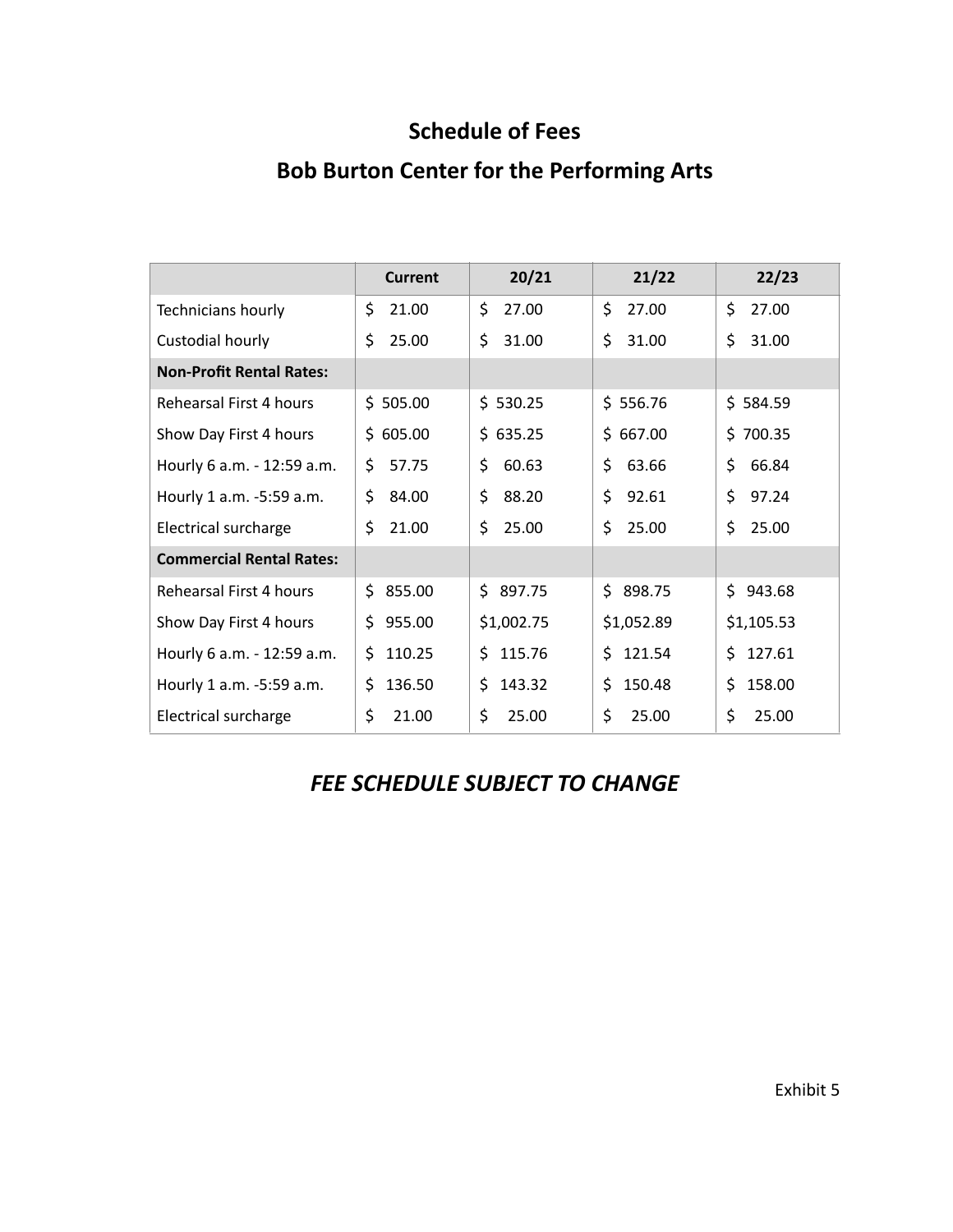## **BOB BURTON CENTER FOR THE PERFORMING ARTS FEE SCHEDULE AND RENTAL POLICIES**

Revision: 5

The following are the costs for use of the BOB BURTON CENTER FOR THE PERFORMING ARTS, which may include use of any or all of the following: Theater Auditorium, Stage, Lobby, Dressing Rooms, Green Rooms, and Shop Space.

#### **NON PROFIT ORGANIZATION CHARGES**

(Proof of non-profit status is required)

#### **Load in and Rehearsal time block. (6:00 a.m. to 12:59 a.m., Non Holiday) \*556.76**

The First four (4) hour block of time each day is billed to include the following: Theater operations technician, Sound Technician, Stage Supervisor, Theater Rental, & Electrical

surcharge.

**Show Days (6:00 a.m. to 12:59 a.m., Non Holiday) \*667.00** The First four (4) hour block of time each day is billed to include the following:

Theater operations technician, Sound Technician, Stage Supervisor, Theater Rental, Electrical surcharge , and custodial fees.

#### **\* Does not include the 7.5% Facility Improvement Fee**

**If additional hours are required they are billed at the following rental rates. (See Staffing for staff charges.)** Rental Rate \$63.66 per Hour (Between the hours of 6:00 a.m. and 12:59 p.m.) Rental Rate \$92.61 per Hour (Between the hours of 1:00 a.m. and 5:59:am) Electrical Surcharge \$25 per Hour

#### **Charges accrue for all time used, including load in, load out, and restoring house plot.**

A non-refundable deposit of \$500.00 will be required before the contract commences. Should and schedule changes occur (i.e. time changes, cancellation of extra days, etc.) once the contract process has begun, the client may be responsible for certain charges.

#### **Commercial Organization Base Charges**

#### **Load in and Rehearsal time block. (6:00 a.m. to 12:59 a.m., Non Holiday) \*898.75**

The First four (4) hour block of time each day is billed to include the following:

Theater operations technician, Sound Technician, Stage Supervisor, Theater Rental, & Electrical surcharge.

#### **Show Days (6:00 a.m. to 12:59 a.m., Non Holiday) \*1,052.89**

The First four (4) hour block of time each day is billed to include the following:

Theater operations technician, Sound Technician, Stage Supervisor, Theater Rental, Electrical surcharge , and custodial fees.

### **\* Does not include the 7.5% Facility Improvement Fee If additional hours are required they are billed at the following rental rates. (See Staffing for staff charges.)**

Page 1 of 10 Rev. 5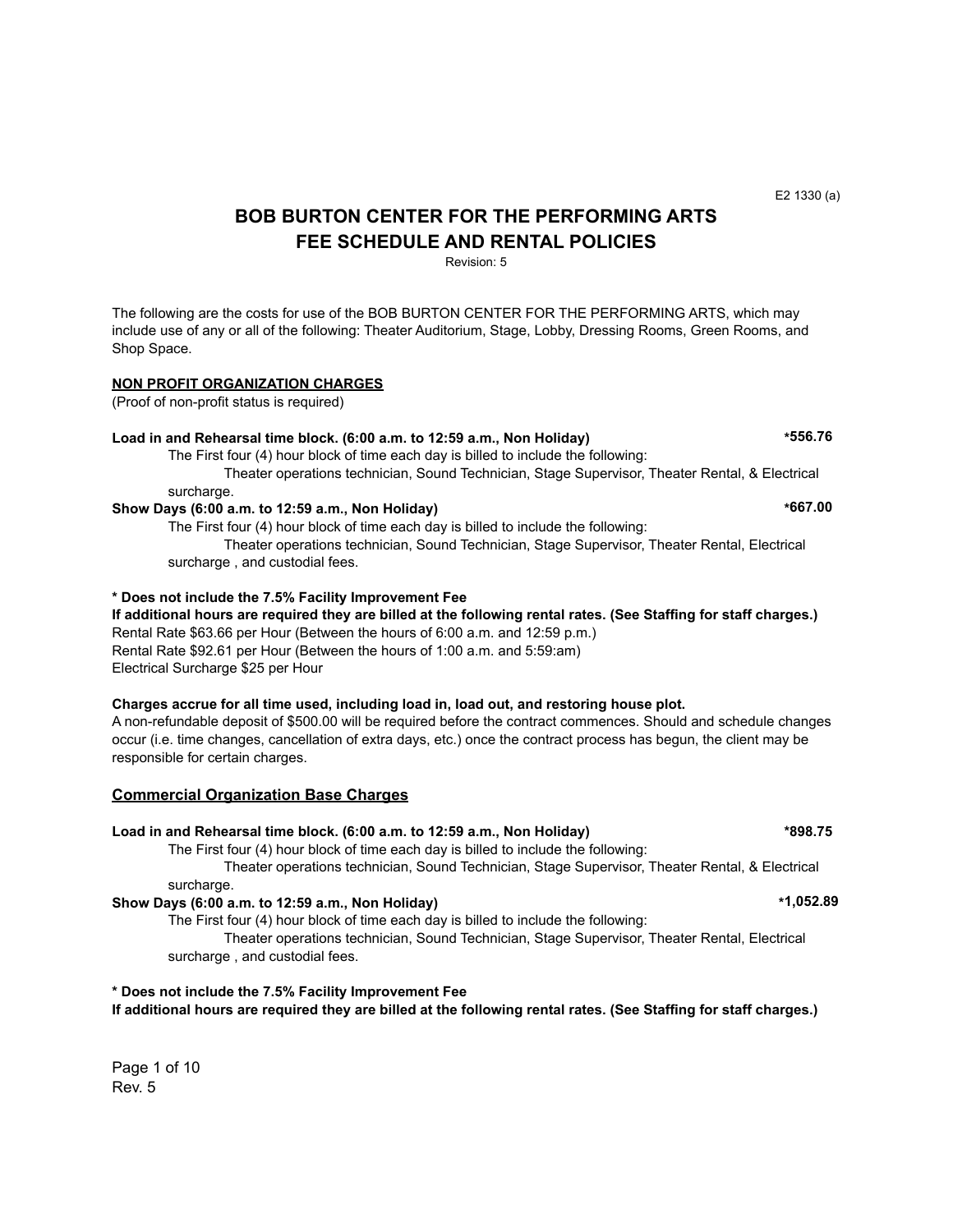Rental Rate \$121.54 per Hour (Between the hours of 6:00 a.m. and 12:59 p.m.)

Rental Rate \$150.48 per Hour (Between the hours of 1:00 a.m. and 5:59:am) Electrical Surcharge \$25 per Hour

#### **Charges accrue for all time used, including load in, load out, and restoring house plot.**

A non-refundable deposit of \$500.00 will be required before the contract commences. Should and schedule changes occur (i.e. time changes, cancellation of extra days, etc.) once the contract process has begun, the client may be responsible for certain charges.

#### **Facility Improvement Fee**

This fee is 7.5% of your total bill. This fee will be used directly for the facility; the standard wear and tear, and improvements that are needed. This fee will be added to all charges accrued during your rental at the center.

#### **Payment Schedule**

This following is the payment schedule for the BOB BURTON CENTER FOR THE PERFORMING ARTS:

- 1. To Book a \$500.00 non refundable deposit
- 2. 4 weeks prior to Event 50% of estimated fees must be received
- 3. 2 weeks prior to Event 100% of estimated fees must be received

Non-sufficient funds checks are subject to a \$25.00 processing fee. In addition, all subsequent payments will need to be made directly to the district office by certified check.

#### **Staffing**

All staffing needs will be determined by BOB BURTON CENTER FOR THE PERFORMING ARTS management based on the specifics of each individual rental.

Due to liability concerns, all personnel will be provided by BOB BURTON CENTER FOR THE PERFORMING ARTS unless other arrangements have been made and agreed upon in writing by BOB BURTON CENTER FOR THE PERFORMING ARTS management prior to load in. (Sound Engineer, Lighting Technician, Fly Rail, ect) Any requests for certain staff members to staff your show cannot be guaranteed and if the staff will be in overtime due to your request the overtime charge will be your responsibility.

#### **Staffing costs & Overtime policies**

Overtime is after 8 hours on - 1.5x rate, after 12 hours, on a 2x rate

Between 1:00 am and 6:00 am, and during holidays - 2x rate\*

\*Overtime may accrue sooner due to previously booked events on the same day.

**Theater Operations Technician** is included in the rental. However, client is responsible for overtime and holiday pay. Overtime is billed at \$42.42/hour and Double Time/Holiday is \$54.56/Hour \*Overtime may accrue sooner due to previously booked events on the same day/week.

Page 2 of 10 Rev. 5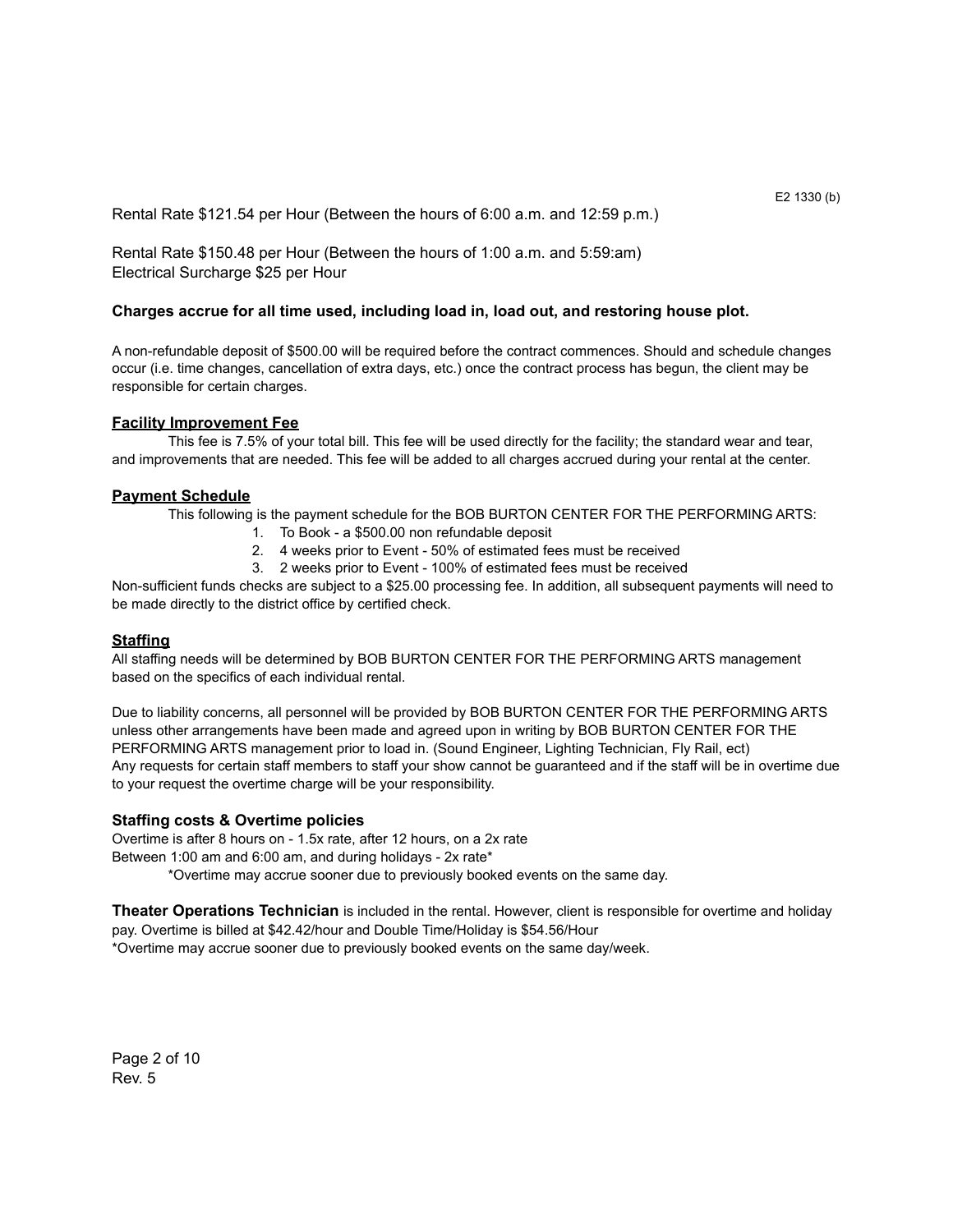#### **Breaks and Meal Penalties:**

- All staff are entitled to a paid fifteen (15) minutes break after two (2) hours of work.
- A one (1) hour unpaid meal break shall be given after no more than 5 hours of work
- If a meal break is not given, the staff is entitled to the following from the client
	- **○ Client to provide the staff with an approved mean (from local restaurant). The staff will be working through this lunch period and will be granted one extra hour of pay at the standard pay level.**

**Technicians** are \$27.00/Hour on a hour four (4) hour minimum. **Custodial Staff** are \$31.00/Hour on a hour four (4) hour minimum.

## **BOB BURTON CENTER FOR THE PERFORMING ARTS Equipment**

#### **Lighting**

House Lighting System: Included in Base cost Follow Spots (2) The Included with staff operator

#### **Sound Equipment**

Basic House Sound System Included in Base cost (2 Stage Monitors and 2 Wired mics) Wired Microphone  $$5/day$ ; \$15/Week Wireless Microphone  $$35/Day$ ; \$125/Week Direct Input (DI) \$5/day; \$15/Week

#### **Audio Visual Equipment**

Panasonic 10k Projector \$25/Day; \$75/Week

#### **Musical Equipment**

Baldwin Concert Grand Piano\* \$100/Day; \$175/Week \* Piano Tuning (Required for each use) \$140.00 per tuning Orchestra Shells **\$120** per set-up Choral Risers (Qty 7) \$120 per set-up Music Stands Each \$1.00 Orchestra Chairs Each  $$2.00$ 

E2 1330 (c)

Page 3 of 10 Rev. 5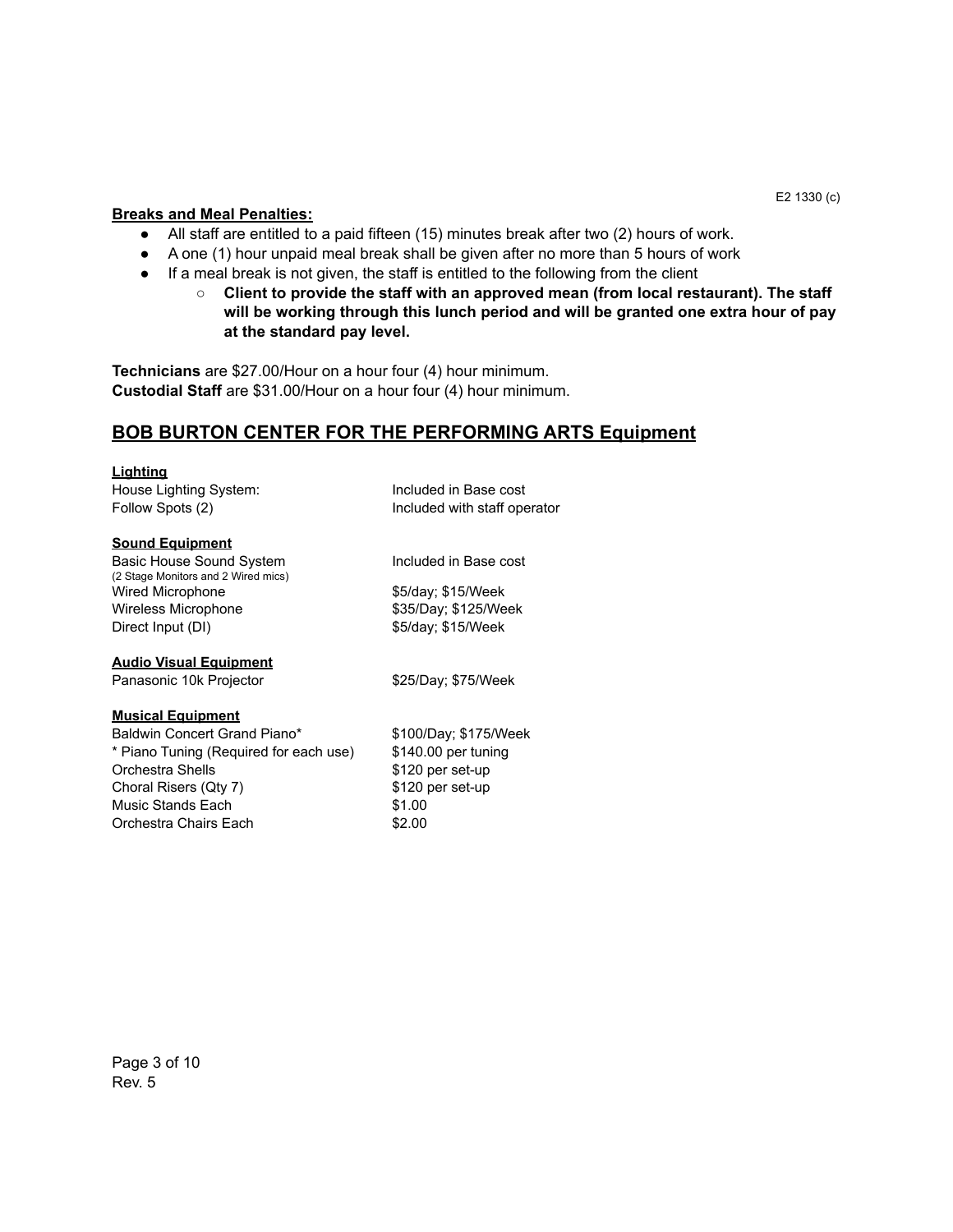#### E2 1330 (d)

#### **Miscellaneous**

Company Switch/Auxiliary Tie-in (400A)(qty 2) \$100/Day Tables Each  $\$5.00$ Folding Chairs Each \$1.00

#### **Dressing Rooms**

BOB BURTON CENTER FOR THE PERFORMING ARTS has 3 dressing rooms that are included in the base rental cost. The green room is not to be used as a dressing room. The use of the green room is included in the base cost of the rental, but may only be used when not being used as a classroom. No food or drink except water is allowed in the green room

#### **Seating**

The Americans with Disabilities Act requires that 16 (8 Wheelchair & 8 Companion) seats be held for wheelchair use and and companion seats. These seats will be released for sale ten (10) minutes prior to the performance. The theater has a seating capacity of 532 seats plus 8 wheelchair seating spots. Please do not oversell your show or we will be required to turn people away and delay the start of the show until the house is to the set limit.

#### **Security**

The BOB BURTON CENTER FOR THE PERFORMING ARTS reserves the right to require security personnel at your event. The Security shall be from an approved vendor or the BOB BURTON CENTER FOR THE PERFORMING ARTS can provide security personnel for your event at cost plus 10%. The Theater Operations Technician will have control over the number of personnel required and where they are positioned.

#### **Sound Pressure Levels (SPL)**

Due to the potential volume levels available with our FOH system and any system that may come into the building with a show, the BOB BURTON CENTER FOR THE PERFORMING ARTS had adopted a very strict policy regarding SPL. The following maximum dB level restrictions have been set for the protection of our audience members, crew, and artists. At no time shall the maximum A-weighted SPL ever reach above 96dB at the Center of House in Row "H". The maximum SPL, also shall not be higher than 96dB at the working positions of the crew on stage. The Theater reserves the right to direct its Head Audio Engineer or his/her designee to reduce system levels to remain within acceptable SPLs.

#### **Music Rights:**

The client represents and warrants that all copyrighted material will be performed or produced with the express permission from the copyright owner, that the appropriate license fees have been paid to suck licensing agencies (i.e. ASCAP, BMI), and when necessary, intellectual or creative property use authorizations have been obtained. Copies of said agreement are required to be with the client at all times and available to show compliance of copyright laws upon request.

#### **Catering/Concession Sales**

Health Code permits that only food that has been prepared in a professional, commercially licensed kitchen be served at the BOB BURTON CENTER FOR THE PERFORMING ARTS. All Concessions must be sold outside of the theater as no food or drink is allowed inside the theater.

Page 4 of 10 Rev. 5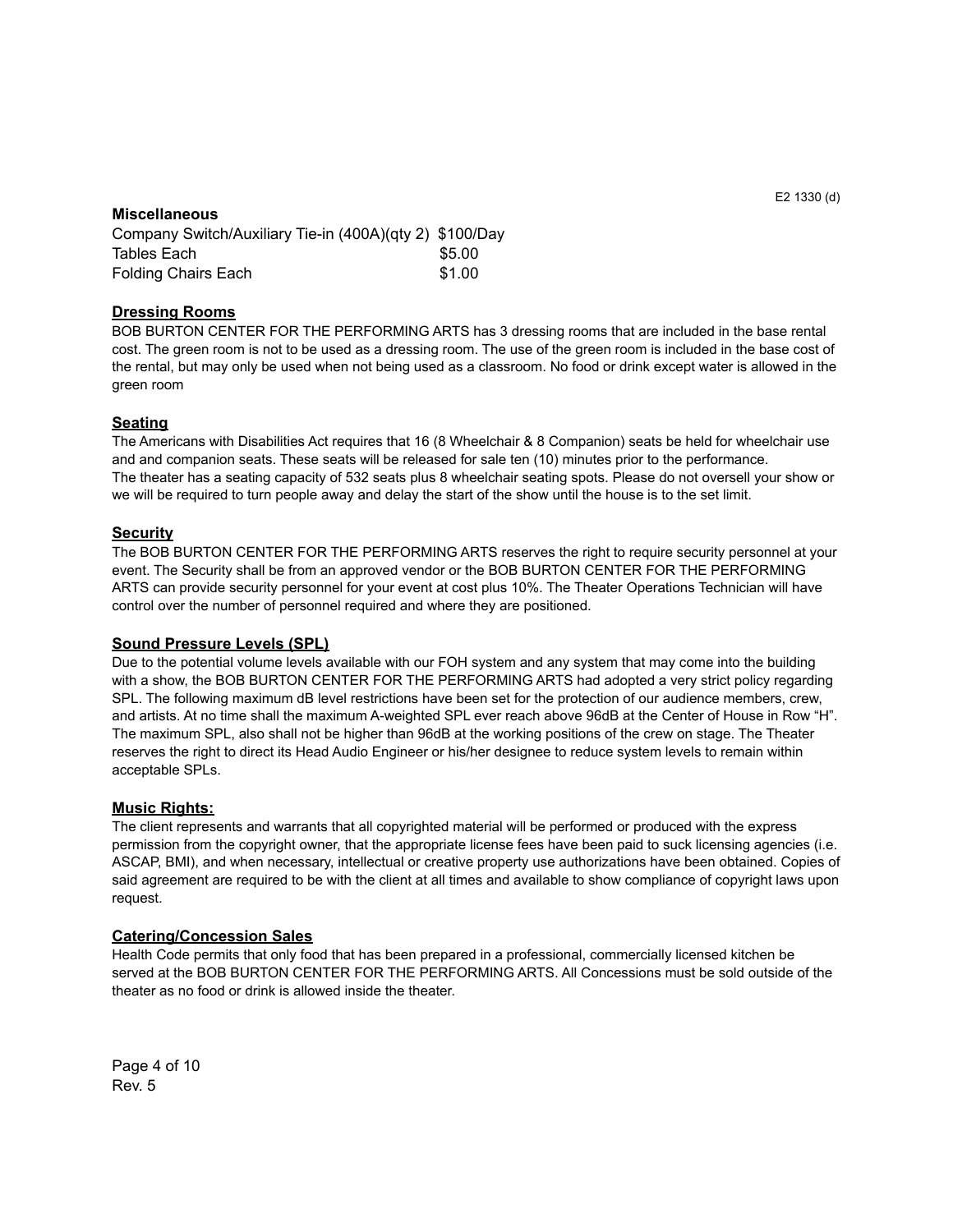### **Liability Insurance**

The Renter shall at all times during the use of the BOB BURTON CENTER FOR THE PERFORMING ARTS maintain in full force comprehensive, general liability insurance covering potential loss or damage which may result from fire, theft, vandalism, or negligence during the use of this facility. Such insurance shall be in the face amount of not less that \$1,000,000.00 (one million dollars) combined single limit (personal injury, bodily injury, and property damage). The Bob Burton Center for the Performing Arts and Fallbrook Union High School District require a certificate of insurance and a separate Endorsement of insurance naming FUHSD as additionally insured.

 Renter agrees to indemnify and hold harmless the Fallbrook Union High School District (FUHSD), its officers, agents, and employees against any and all loss, damages, and/or liability including to but not limited to personal injury, bodily injury, accident, illness or death or any loss to damage to property and liability that may be suffered or incurred by the school district, its officers, agents, and employees, and against any and all claims, demands, cause of actions or credits, obligations, judgments, suits, attorneys' fees, costs, and expenses that may be made or brought against the FUHSD, its officers, agents, and employees, caused by, arising out of, or in any way connected with the use by renter of the FUHSD facility or the exercise of the privilege herein granted. Renter further agrees to be the contact person to insure that his/her organization promptly reimburses FUHSD for any damage sustained by the school premises, furniture, or equipment because of the use or occupancy of said premises by his/ her organization and to abide by and enforce the rules, regulations, and policies of the Fallbrook Union High School District governing use of school facilities and equipment, according to the State of California.

## **Cancellations**

In the event that the renter cancels, the following payment schedule will apply. Renter will be responsible for the portions of the total estimated charges as stated below

> Within 9 weeks of event - 25% of total estimated charges\* Within 6 weeks of event - 40% of total estimated charges\* Within 4 weeks of event - 50% of total estimated charges\* Within 2 weeks of event - 75% of total estimated charges\* Within 1 weeks of event - 100% of total estimated charges\* \*or \$500.00 whichever is more

## **Removal of Property**

Any property left by the client after the strike of the show, in either the theater or adjacent areas, may, at the decision of the theater be moved, placed in storage or disposed of at the expense of the client. Any equipment left in the facility after fifteen (15) days may become the property of the theater or disposed or sold at the discretion of the theater.

## **Release From Liability**

The BOB BURTON CENTER FOR THE PERFORMING ARTS assumes no responsibility whatsoever for any property placed in the BOB BURTON CENTER FOR THE PERFORMING ARTS or elsewhere on the campus. The BOB BURTON CENTER FOR THE PERFORMING ARTS is expressly released and discharged from any and all liabilities for any loss, injury, or damage to a person or property that may be sustained by reason of occupancy and use of the space under this agreement, provided the loss, injury, or damage is not the result of the gross negligence by the BOB BURTON CENTER FOR THE PERFORMING ARTS, and then only in a manner and to the extent provided by the California Claims Act.

Page 5 of 10 Rev. 5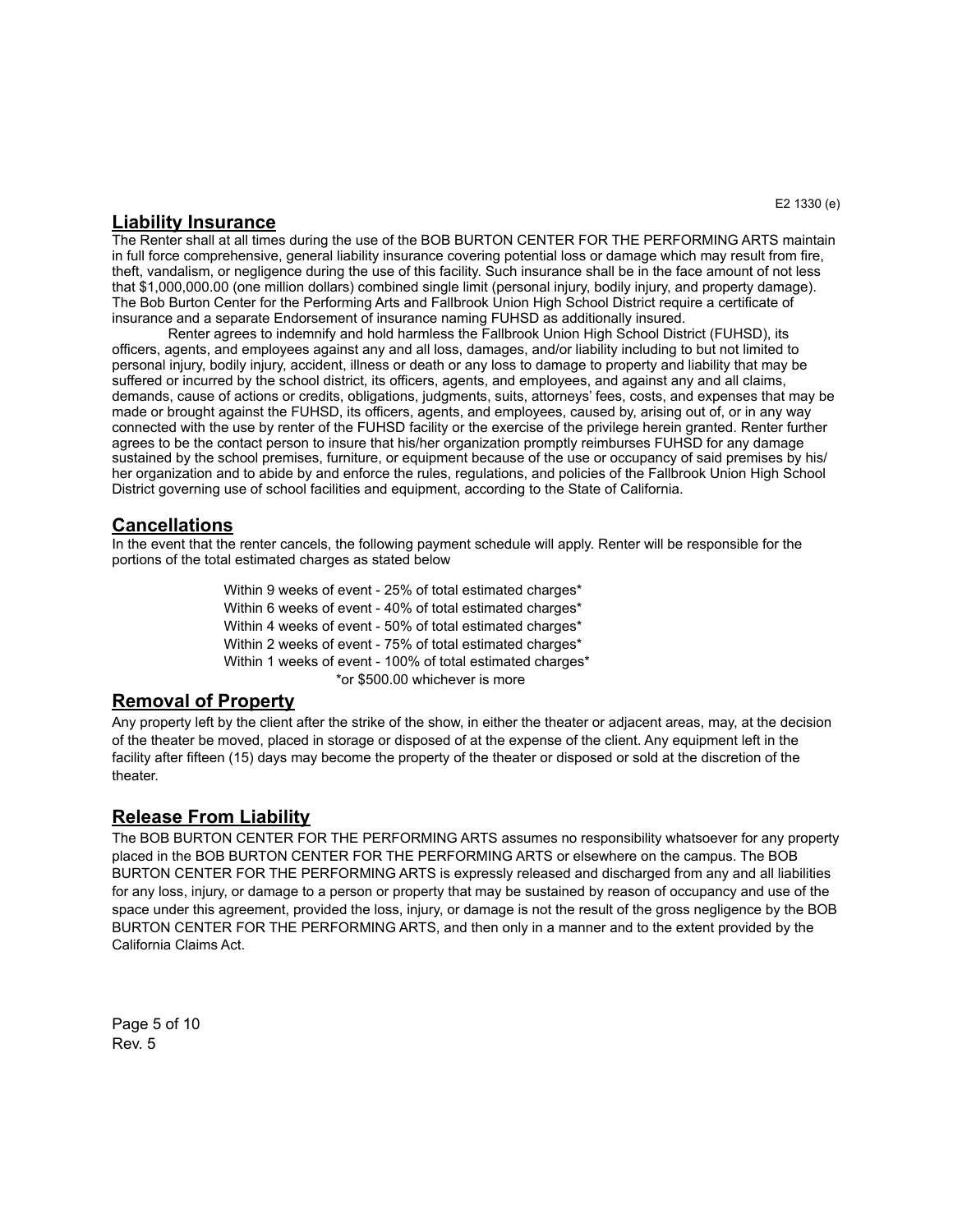## **Public Safety**

Client agrees to conduct its activities upon the premises so as not to endanger any person lawfully thereon and agrees to cooperate and work closely with the BOB BURTON CENTER FOR THE PERFORMING ARTS Theater Operations Technician.

### **Ingress/Egress**

All articles, exhibits, fixtures, materials, displays, staging, lighting, and sound equipment of the client shall be brought in and out of the facility at entrances designated by the BOB BURTON CENTER FOR THE PERFORMING ARTS Theater Operations Technician only. Client shall keep aisles corridors, passages, elevators, stairways and fire curtain free and clear of all obstructions and shall not use these areas except for egress and ingress.

### **Hadards**

No equipment, device, or fixture may be used which, in the opinion of the theater's Theater Operations Technician, endangers the safety or structural integrity of the BOB BURTON CENTER FOR THE PERFORMING ARTS or its occupants. Client may not operate any engine, motor, machinery, or use gasoline or any other flammable liquid in the BOB BURTON CENTER FOR THE PERFORMING ARTS. All electrical connections shall be made under the direction of qualified staff approved by the BOB BURTON CENTER FOR THE PERFORMING ARTS. All equipment brought into the theater may be inspected for safety violations and the BOB BURTON CENTER FOR THE PERFORMING ARTS Theater Operations Technician will have final authority for approval and use of such equipment

### **Alterations and Decorations**

Client shall not injure, mar, or in any way deface the BOB BURTON CENTER FOR THE PERFORMING ARTS and shall not cause or permit anything to be done whereby the BOB BURTON CENTER FOR THE PERFORMING ARTS shall be marred, defaced, or injured. Client will not drive nails, hooks, screws, or tacks into any part of the premises or furnishings located therein or apply tape or other materials to the walls or permit others to do so. Client Shall be responsible for any damages to the BOB BURTON CENTER FOR THE PERFORMING ARTS.

### **Backstage**

No unauthorized persons will be allowed backstage during performance. Only members of the performing company, BOB BURTON CENTER FOR THE PERFORMING ARTS staff, and client will be permitted backstage

## **BOB BURTON CENTER FOR THE PERFORMING ARTS Endorsement**

Approval for use of the BOB BURTON CENTER FOR THE PERFORMING ARTS does not mean the Center in any way supports, sanctions, endorses, or agrees with the policy or activities of the client.

### **Seating and Occupancy Limits**

Persons are not permitted inside the BOB BURTON CENTER FOR THE PERFORMING ARTS in excess of the seating or occupancy limits established for the space. Under no circumstances is the client allowed occupancy in excess of the seating occupancy limits established for the space.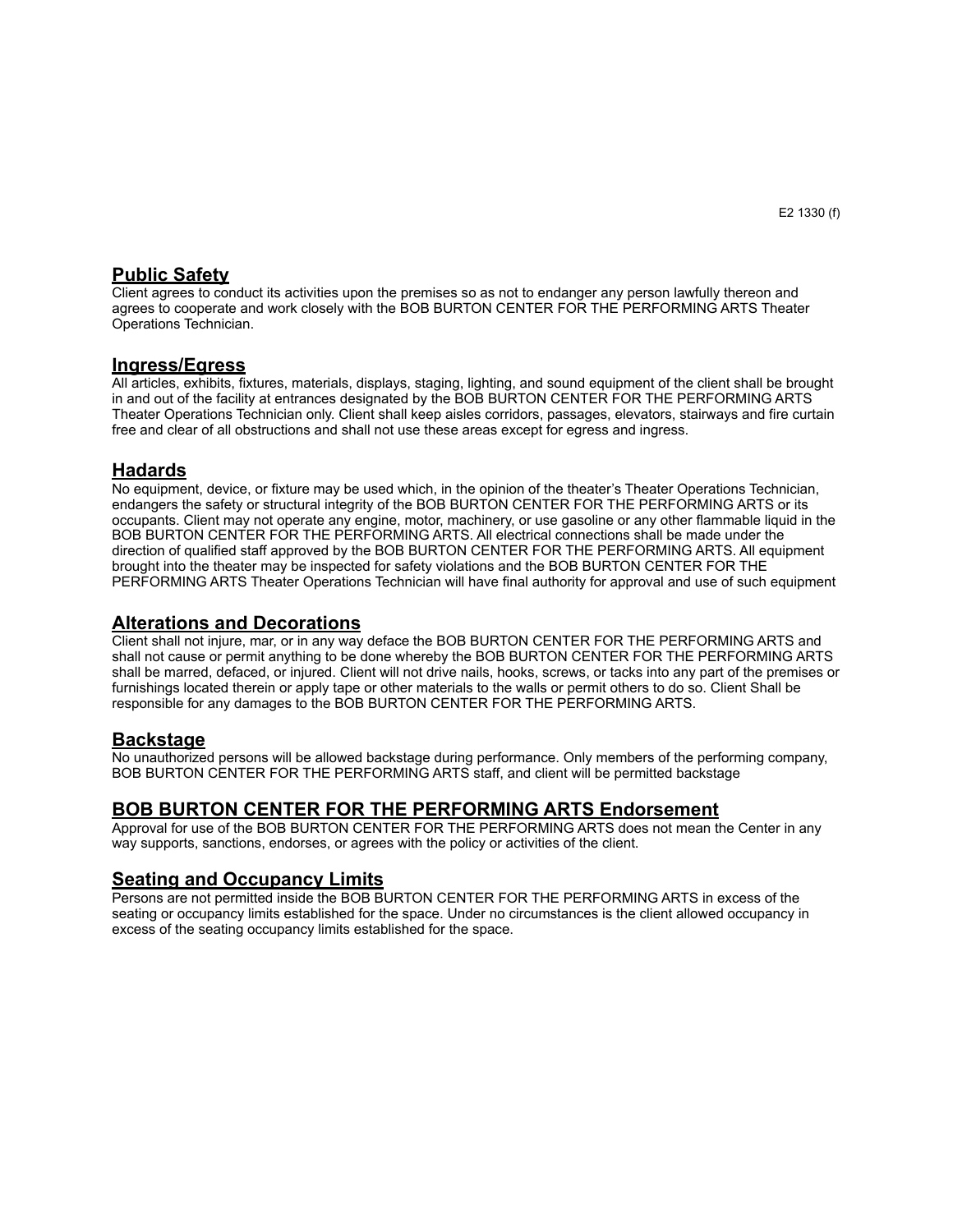Page 6 of 10 Rev. 5

## **Force Majeure**

In the event that any rental contract by either party shall be prevented by force majeure including but not limited to, act of GOD, storm, fire, the acts or regulations of government agencies or public authorities or labor unions, labor difficulties, lockout, strike, civil disobedience, war, riot, fuel or power shortages, air raid alarm, air raid, act of public enemy, or epidemic, the parties shall be respectively relieved of their obligations under the contract and there shall be no claim for damages by either party against the other. Any cost incurred by BOB BURTON CENTER FOR THE PERFORMING ARTS on the behalf of the renter, however, shall be the responsibility of the renter.

## **Summary of Standard Charges**

Summary of standard charges that will be estimated before event:

- Hourly Rental Charge
- Electrical Surcharge
- Hourly Charge for Personnel
- Charges for Rental Equipment
- Facility Improvement Fee

Summary of charges that may apply after the event:

- Fees assessed for damage or additional cleanup
- Additional equipment used
- Additional Theater use \$ electrical surcharge
- Additional personnel time
- Ant expendable materials (i.e. Gaff, Spike, Tie-Line, Gels, etc.)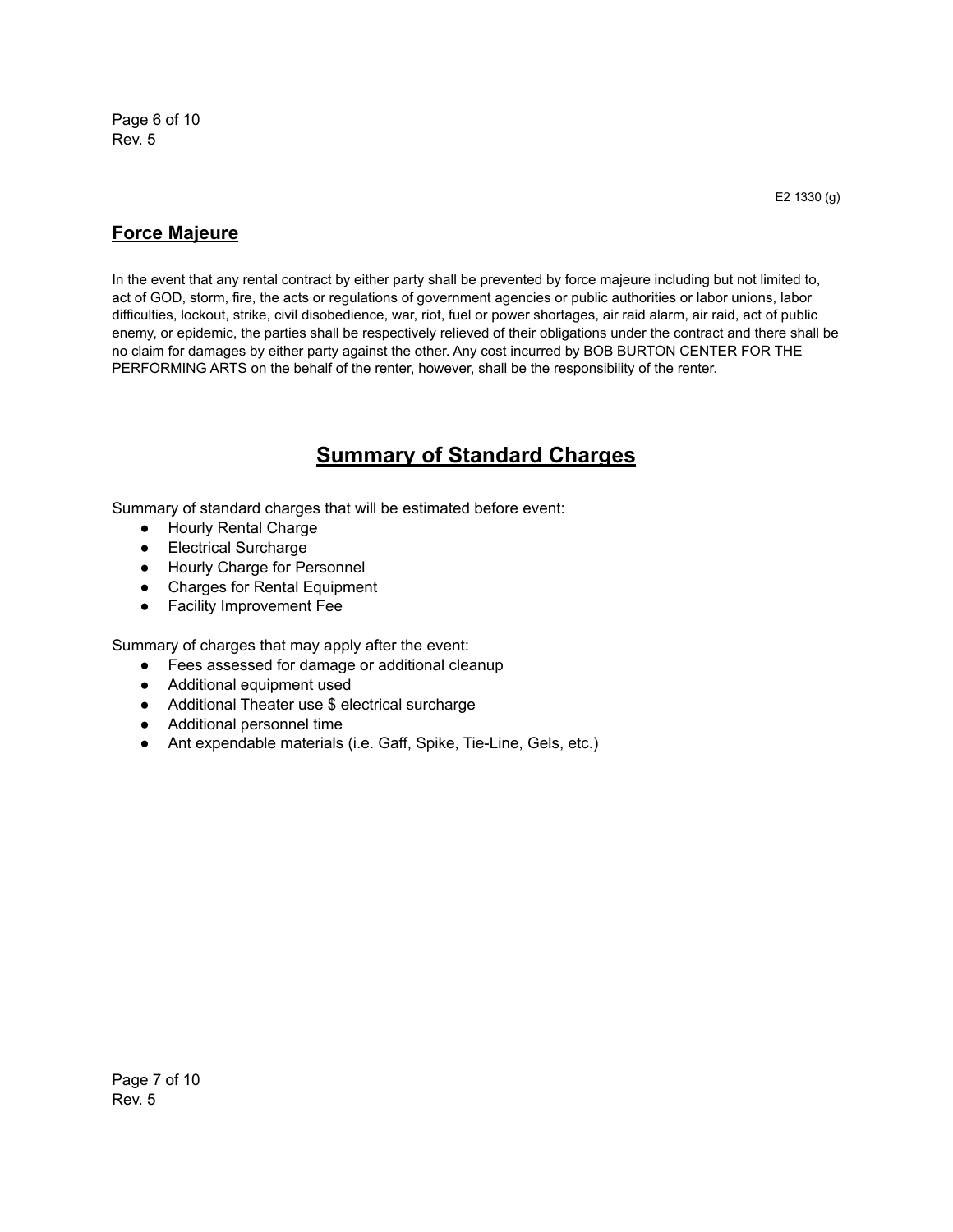## **THEATER GENERAL RULES**

- 1. Theater manager will mandate the minimum amount of crew needed for client's show due to safety reasons.
- 2. Please remember when booking the theater to think about all the call times you will need. Late added calls or changes to calls cannot always be made
- 3. Theater staff must do any and all rigging required for your event. Rigging is highly dangerous and for safety and insurance reasons must be done by theater staff. (Exception is high point rigging which must be contracted out separately and approved by BOB BURTON CENTER FOR THE PERFORMING ARTS.)
- 4. There is no painting on the stage. Please be aware of this when building your sets and during load in. Painting in the shop must be pre-approved by theater management.
- 5. The Theater Operations Technician must approve any crew running sound or lighting before they are allowed into the tech booth.
- 6. If used, follow spot positions must be manned by at least one (1) staff member for safety reasons.
- 7. Please be aware the theater will need to be locked during the time the staff takes its lunch, as the Theater Operations Technician must be in the theater when you are in the theater. It is best to arrange a time for your crew to take a lunch at the same time as the theater crew.
- 8. Staff will bring the theater to house plot and restore theater after the show strike, in preparation for the next client. (Charged to client: actual hours required to restore house)
- 9. Client will be invoiced for, or need to replace, all expendable materials used. (i.e. Gels, Tapes, Tie-Line, Wire Rope, etc.)
- 10. All cast and crew need to enter the theater from the back doors of the theater. Theater back doors will open at the agreed upon call time. Also, Students and parents will not be allowed into the theater until the individual in charge has arrived.
- 11. Please do not expect to be let into the theater before your contracted time. Staff is in the theater beforehand to do pre-event checks and make sure the center is prepared before client arrives.
- 12. Foyer bathrooms are not for use during rehearsals.
- 13. No rosin is to be used on the stage or in the facility.
- 14. Shoes are required on stage at all times
- 15. No glass or flame is allowed on stage. Please keep any food items to easy cleanup items Please limit liquids to water only. (please get Theater Operations Technician's approval)
- 16. Directions from all house staff must be followed.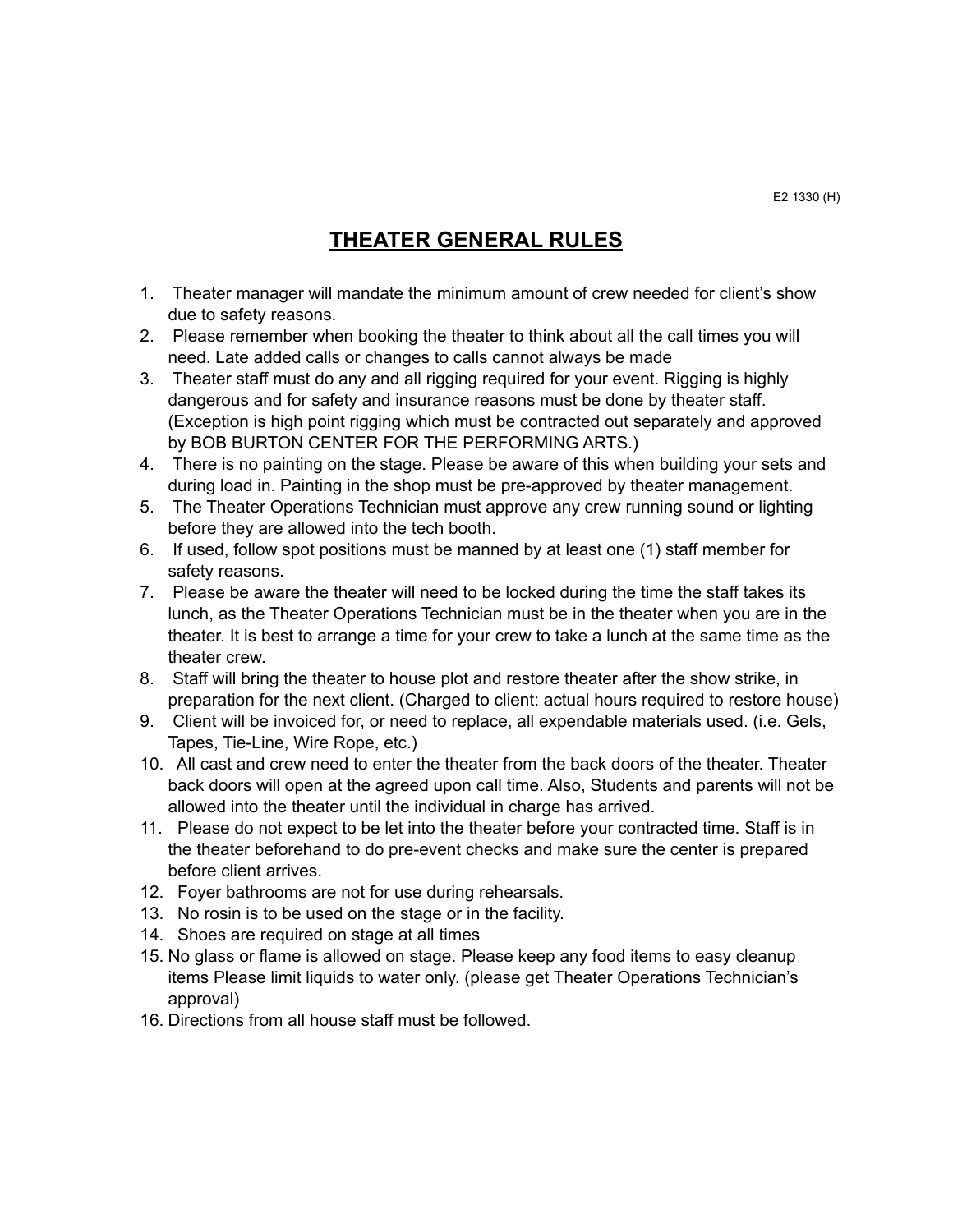Page 8 of 10 Rev. 5

 $E$  1330 (2)  $i)$ 

## **BOB BURTON CENTER FOR THE PERFORMING ARTS Client Call Times**

**Client:** 

**Contact:** 

**Phone:** 

| <b>Start Time</b> | <b>End Time</b> | <b>Exit Facility</b> |
|-------------------|-----------------|----------------------|
|                   |                 |                      |
|                   |                 |                      |
|                   |                 |                      |
|                   |                 |                      |
|                   |                 |                      |
|                   |                 |                      |
|                   |                 |                      |
|                   |                 |                      |
|                   |                 |                      |
|                   |                 |                      |
|                   |                 |                      |
|                   |                 |                      |
|                   |                 |                      |
|                   |                 |                      |
|                   |                 |                      |
|                   |                 |                      |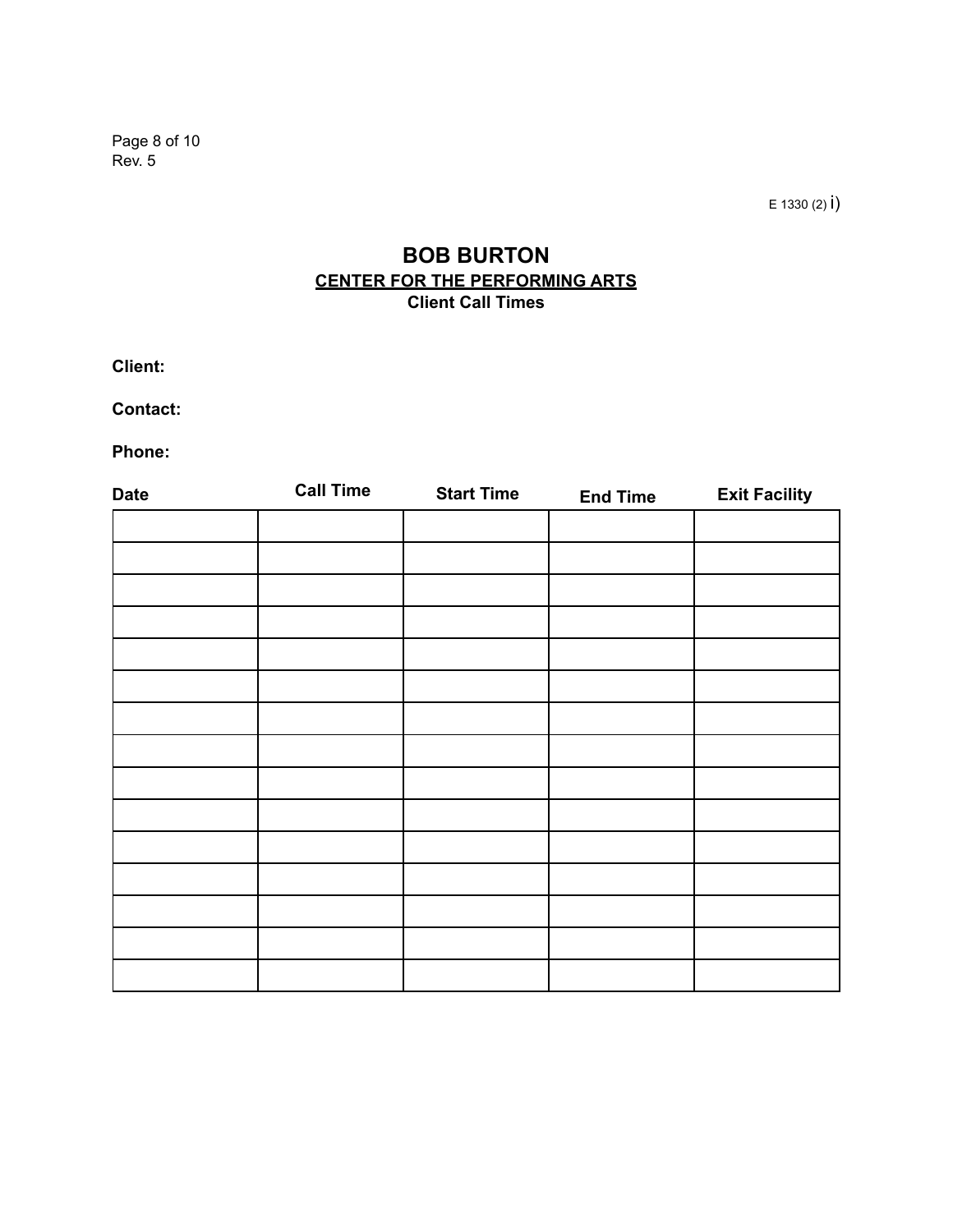$E$  1330 (2)  $U$ )

## **BOB BURTON CENTER FOR THE PERFORMING ARTS**

I have read the "BOB BURTON CENTER FOR THE PERFORMING ARTS Fee Schedule and Rental Policies" Revision 2. I understand the Fee Schedule and Rental Policies for the Center. I understand that the \$500.00 Deposit is non refundable and that it will be applied to any balance due for the rental of the facility. *I am authorized on behalf of the applicant/organization to sign this application for the use of FUHSD facilities and thereby obligate applicant for any fees or charges.* 

| $\sim$<br><br>512<br>mec | 'ale |  |
|--------------------------|------|--|
|                          |      |  |

Title: \_\_\_\_\_\_\_\_\_\_\_\_\_\_\_\_\_\_\_\_\_\_\_\_\_\_\_\_\_\_\_\_\_\_\_\_\_\_\_\_\_\_\_

| <b>Client Info:</b> |  |
|---------------------|--|
|---------------------|--|

| Organization: |
|---------------|
|---------------|

**Contact Person:** 

**Phone Number:** 

**Email:** 

**Mailing Address:**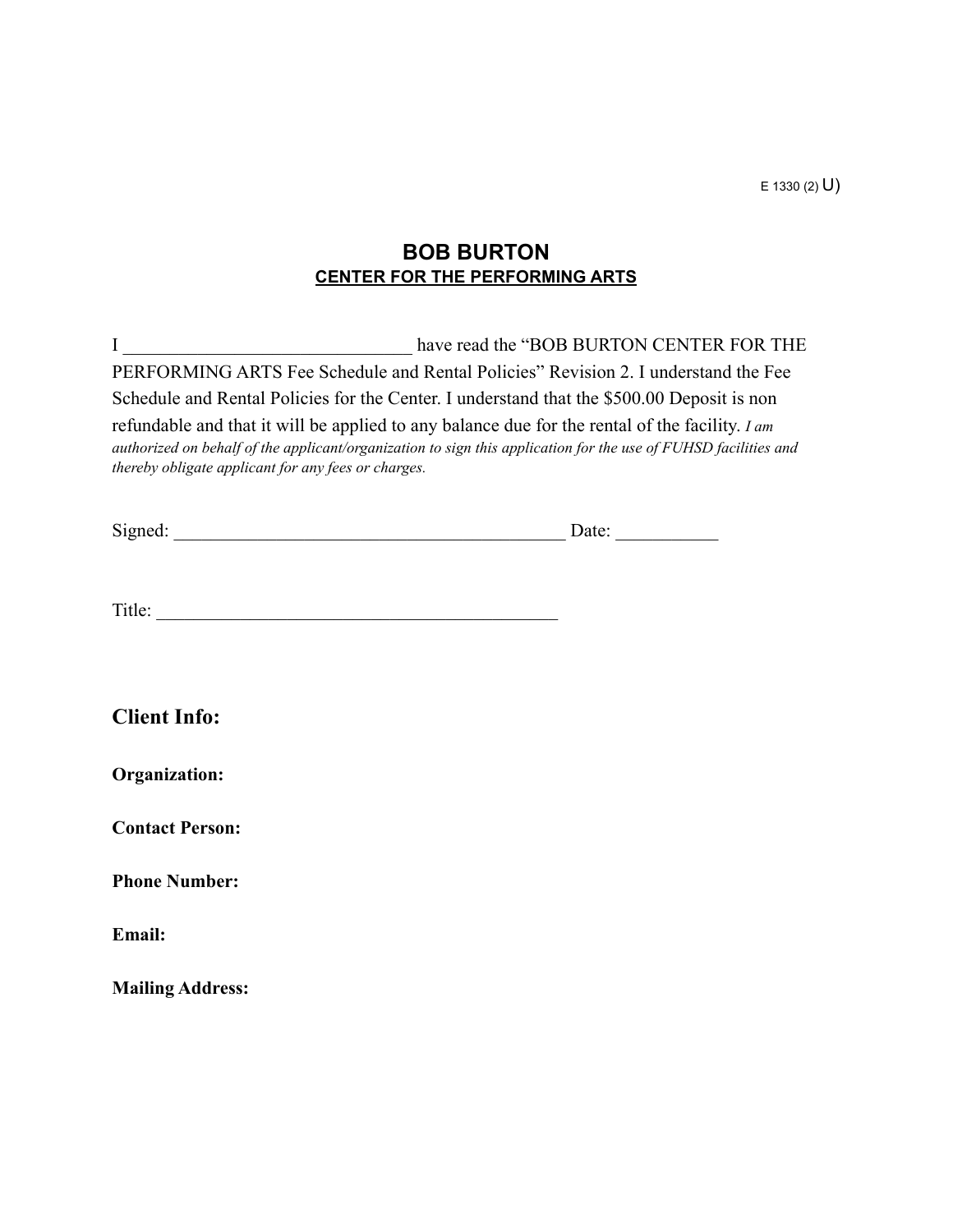## **STATEMENT OF INFORMATION**

The undersigned states that, to the best of his or her knowledge, the school property for use of which application is hereby made will not be used for the commission of any act intended to further any program or movement the purpose of which is to accomplish the overthrow of the government of the United States by force, violence or other unlawful means;

That, the organization on the structure of the organization on the organization on the organization on the organization on the organization on the organization on the organization on the organization on the organization on whose behalf he or she is making application for use of school property, does not, to the best of his or her knowledge, advocate the overthrow of the government of the United States or of the State of California by force, violence, or other unlawful means, and that, to the best of his or her knowledge, it is not a Communist action organization of Communist from organization required by law to be registered with the Attorney General of the United States. This statement is made under the penalties of perjury.

\_\_\_\_\_\_\_\_\_\_\_\_\_\_\_\_\_\_\_\_\_\_\_\_\_\_\_\_\_\_\_\_\_\_ \_\_\_\_\_\_\_\_\_\_\_\_\_\_\_\_\_\_\_\_\_\_\_\_\_\_\_\_\_\_

Print Name Here Signature Signature

Per Civic Center Act 38136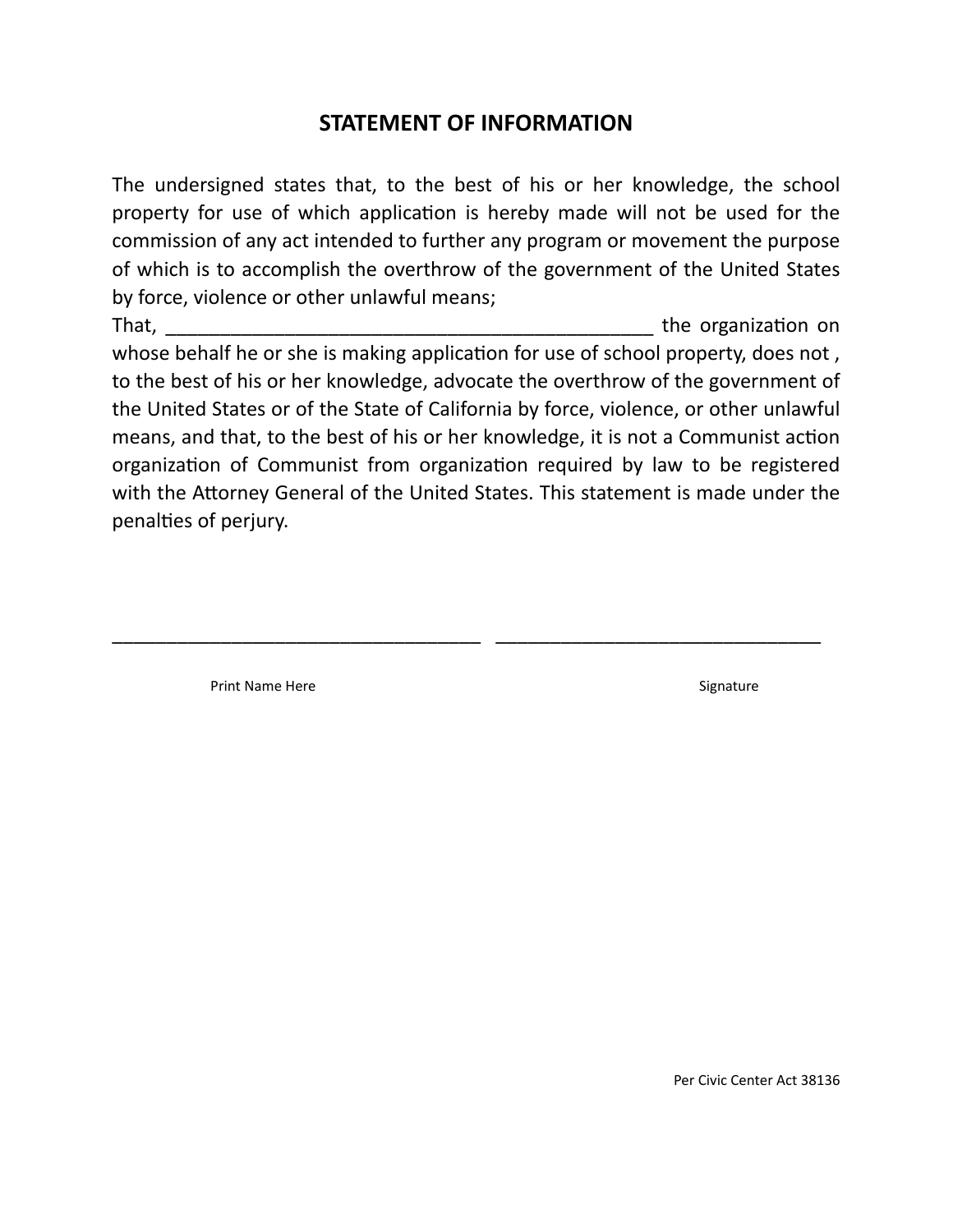# **Fallbrook Union High School District**

# **Maintenance, Operations, Transportation Department**

# **Conference Rooms/Classrooms/Cafeteria**

## **Rules and Precautions**

- 1. No food of any kind allowed in the facility unless approved.
- 2. No gum or tobacco products allowed in or around the facilities.
- 3. No dogs or other pets allowed in the facilities.

4. No paints, chalk, permanent markings allowed. Banners allowed only with prior approval.

- 5. If using the cafeteria:
	- a. No one is allowed in the kitchen area for ANY reason without written permission from the director of food services.
	- b. Do not touch any monitors, equipment or kitchen equipment for ANY reason.
- 6. If using a classroom:
	- a. Please leave room as your found it.
	- b. Do not move desks unless given prior permission to do so.
	- c. No one is allowed the use of school computers in the classroom for ANY reason.
	- d. Please respect the classroom and teacher whose classroom you are borrowing.
	- e. Do NOT touch move or remove any of the items left by the classroom teacher.
	- f. Client/Organization is responsible for ANY items missing after the event.
- 7. Please pick up any trash, cups, plates, etc. and deposit into trash receptacles.
- 8. Please supervise children at ALL times.

Initial: